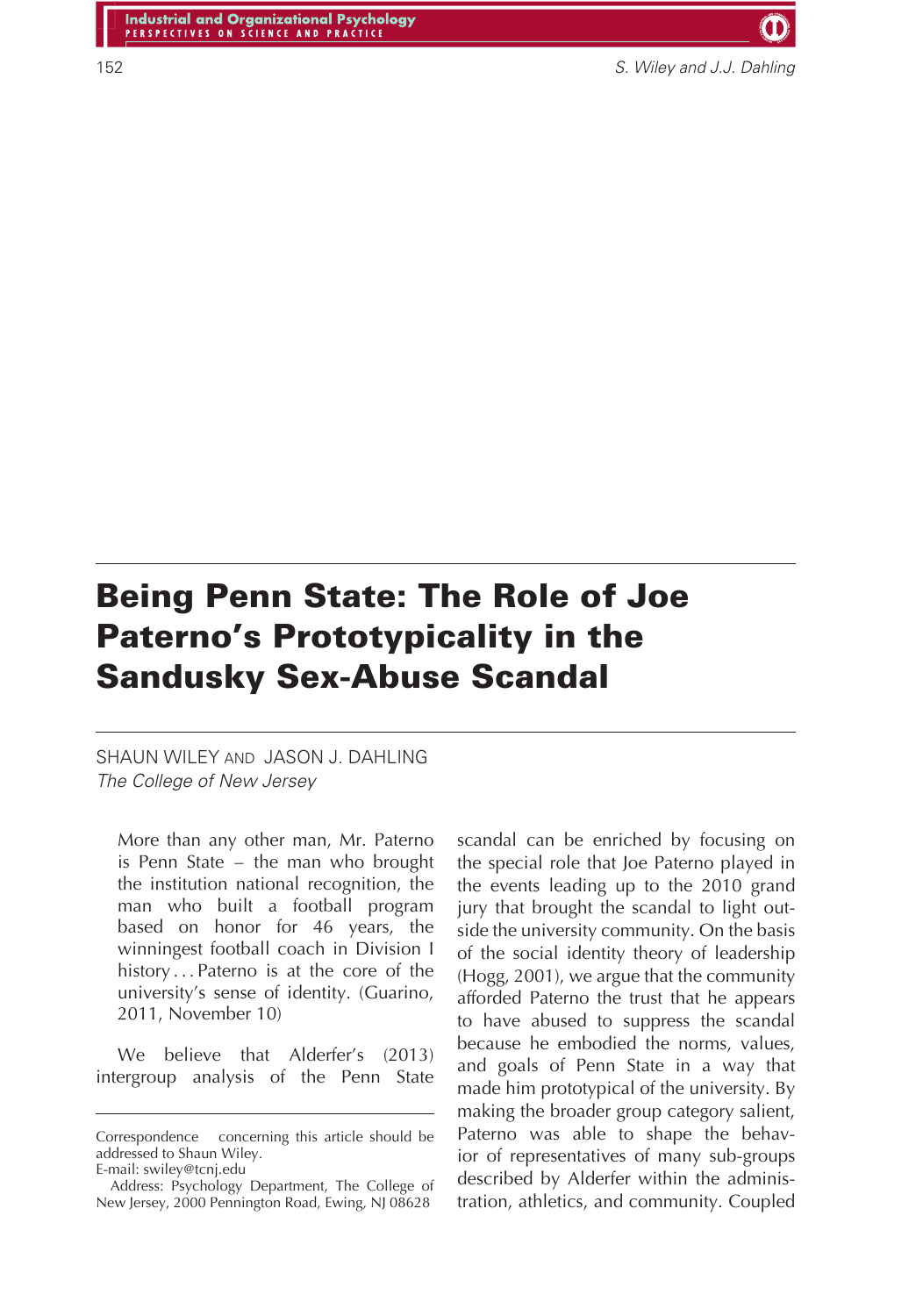with a high degree of institutional ambiguity, Paterno's prototypicality likely enabled him to suppress the ''constructive diversity'' (p. 123) of checks and balances that should have operated at Penn State. This disruption to effective intergroup processes prohibited necessary oversight over the PSU athletic program and the Second Mile that otherwise might have uncovered Jerry Sandusky's crimes much earlier.

### **The Social Identity Theory of Leadership**

Briefly, the social identity theory of leadership starts with the premise that people sometimes define themselves in terms of the groups they belong to, deriving value and meaning from that social identification (Tajfel & Turner, 1986). People are no longer guided by their own personal attributes, values, and interests when they identify themselves with a social group; rather, they are guided instead by the attributes, values, and interests of the collective. Groups, like Penn State, are cognitively represented by group members with prototypes that embody the ideal and defining characteristics of the collective (Lord & Brown, 2004).

The social identity theory of leadership further postulates that some individuals are seen by other group members as being similar to this group prototype (Hogg & van Knippenberg, 2003). To the extent that an individual is seen as prototypical, he or she has the power to mobilize and influence other group members. This power develops because other group members trust individuals who are similar to the group prototype; they expect them to act in the group's interests, treat group members fairly, and achieve the group's goals, thereby strengthening the group and reaffirming the value of the group identity (Popper, 2011; van Knippenberg, 2011). Thus, group prototypicality enables a person to exert leadership influence over other group members, at least when a social identity is strong or salient (Ullrich, Christ, & van Dick, 2009).

#### **The Social Identity Theory of Leadership in Action: Joe Paterno and Penn State**

As Alderfer (2013) noted throughout his narrative, there is ample anecdotal evidence that Joe Paterno represented Penn State as a prototype, not just for the football program but for the university as a whole. For example, Paterno had become synonymous with Penn State athletics, the main library was renamed in his honor, and he became the ''archetypal father'' of the university (p. 120). Paterno's long legacy and many successes at PSU took on the quality of a ''symbolic narrative'' and became the ultimate embodiment of what PSU meant to high-identifying followers (Popper, 2011, p. 31; van Knippenberg, 2011). These actions to affirm and strengthen the PSU identity helped Paterno develop a wide base of support and charismatic attributions within the community that enabled him to operate very independently with minimal threats to his power (Haslam & Platow, 2001).

Consistent with the social identity theory of leadership, we argue that Paterno was able to make his own rules because members of the Penn State community assumed that such a highly prototypical group member would consistently act in the interests of the group and treat group members in a fair manner. Research indicates that prototypical leaders are able to bypass many of the formal procedures that would be important for establishing trust and credibility for a less prototypical group member (Ullrich et al., 2009). Accordingly, when Paterno failed—either as a football coach or as an ethical leader—he was repeatedly given the benefit of the doubt and was able to act in ways that would not have been tolerated by less prototypical group members (Giessner, van Knippenberg, & Sleebos, 2009). People clearly deferred to Paterno on critical decisions, even when it was clear that he was not behaving in ways that align with common leadership prototypes (c.f. Lord & Brown, 2004; Shondrick, Dinh, & Lord, 2010). For example,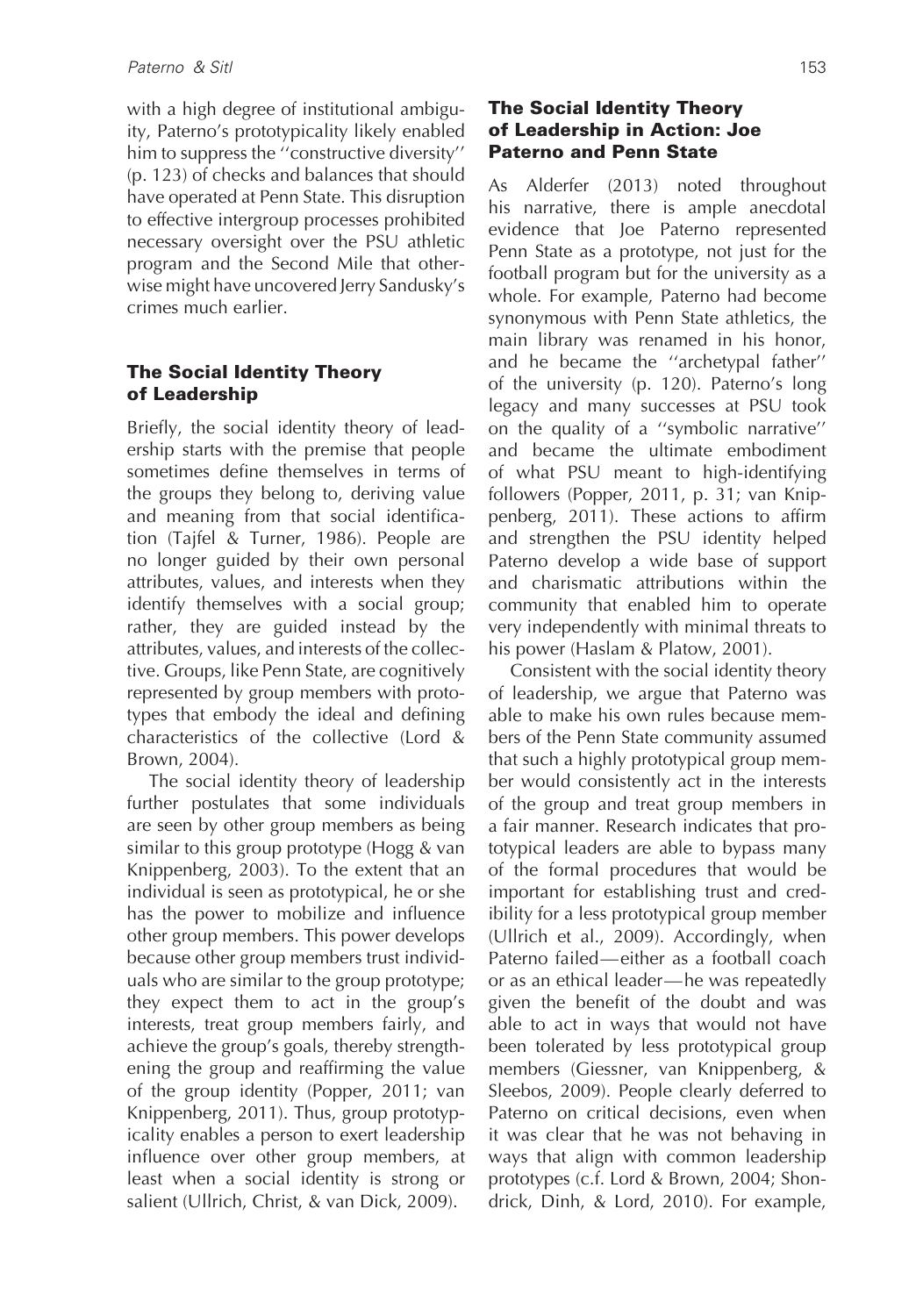Mike McQueary deferred to Paterno's decision to withhold his observations of Sandusky's probable child abuse to the police, a highly questionable decision that likely would have been challenged if made by anyone other than Paterno in the Penn State hierarchy (pp. 119–120). In addition, Paterno rejected a request to resign his position despite a series of losing seasons and a reasoned request from his ostensible superiors (p. 120). The fact that Paterno could act in these ways and exhibit behaviors consistent with ineffective leadership schemas became increasingly irrelevant given that group identity was highly salient; in these contexts, group prototypicality tends to override leadership prototypicality in affecting leadership evaluations (Hogg,

2001, p. 189). Thus, Paterno could be an objectively poor leader and still receive considerable trust, respect, and deference because of his high group prototypicality. All of these effects posited by the social identity theory of leadership were exac-

erbated by a high degree of uncertainty surrounding the unofficial reporting structure of the university and the prospect of Penn State moving forward without Joe Paterno. Alderfer's narrative reveals that people were suspicious of Sandusky but uncertain of how to respond; the reporting and authority structure within the Penn State leadership hierarchy was unclear, and the inter organizational relationships and responsibilities between the Pennsylvania Department of Public Welfare, The Second Mile, and PSU were nebulous. Research indicates that sources of ambiguity like these prompt a strong desire among group members to reduce their sense of uncertainty. Consequently, they are more likely to turn to highly prototypical leaders for guidance, giving these leaders even greater influence to wield (Cicero, Pierro, & van Knippenberg, 2010).

However, the conditions that enabled Paterno to exercise such broad influence rapidly disintegrated after the results of the grand jury investigation prompted widespread outrage outside of the Penn State community. The likelihood that

Paterno would lose his job and be disgraced prompted high-identifying Penn State students and alumni to defend him because they viewed him as an extension of their collective self. According to the logic of the social identity theory of leadership, group members will view threats to the position and morality of prototypical leaders as threats to the continuity and value of their collective as a whole (van Knippenberg, van Knippenberg, & Bobbio, 2008). Indeed, on November 8, the night before Paterno was fired by the Board of Trustees after they rejected a plan that would have allowed him to retire at the end of the 2011 football season, students and alumni rallied around his house. Their chants of ''We are Penn State'' illustrate that they saw themselves as defending the university, not just Paterno himself (p. 120). The next day, after Paterno was fired, PSU students fought in the streets with police and destroyed a news van that was present to enable reporting on the scandal to the outside world (Guarino, 2011, November 10). This too may illustrate the students' view that Paterno's finding was a challenge to the prestige of the university; Alderfer (2013) identifies protecting that prestige as ''the most basic motive'' of groups involved in suppressing the scandal (p. 128).

## **Conclusion**

We agree with Alderfer (2013) that an intergroup perspective enriches our understanding of how different subgroups at Penn State suppressed information regarding Jerry Sandusky's abuse of young boys. Our analysis, rooted in the social identity theory of leadership, shares much in common with his analysis. We both argue, for example, that Coach Joe Paterno was able to overrule the formal hierarchy at Penn State by aligning himself with the history and values of the institution (pp. 128). We both argue, in addition, that the turning point in the scandal was when information about it spread beyond the boundaries of Penn State, a community beholden to Paterno's influence and